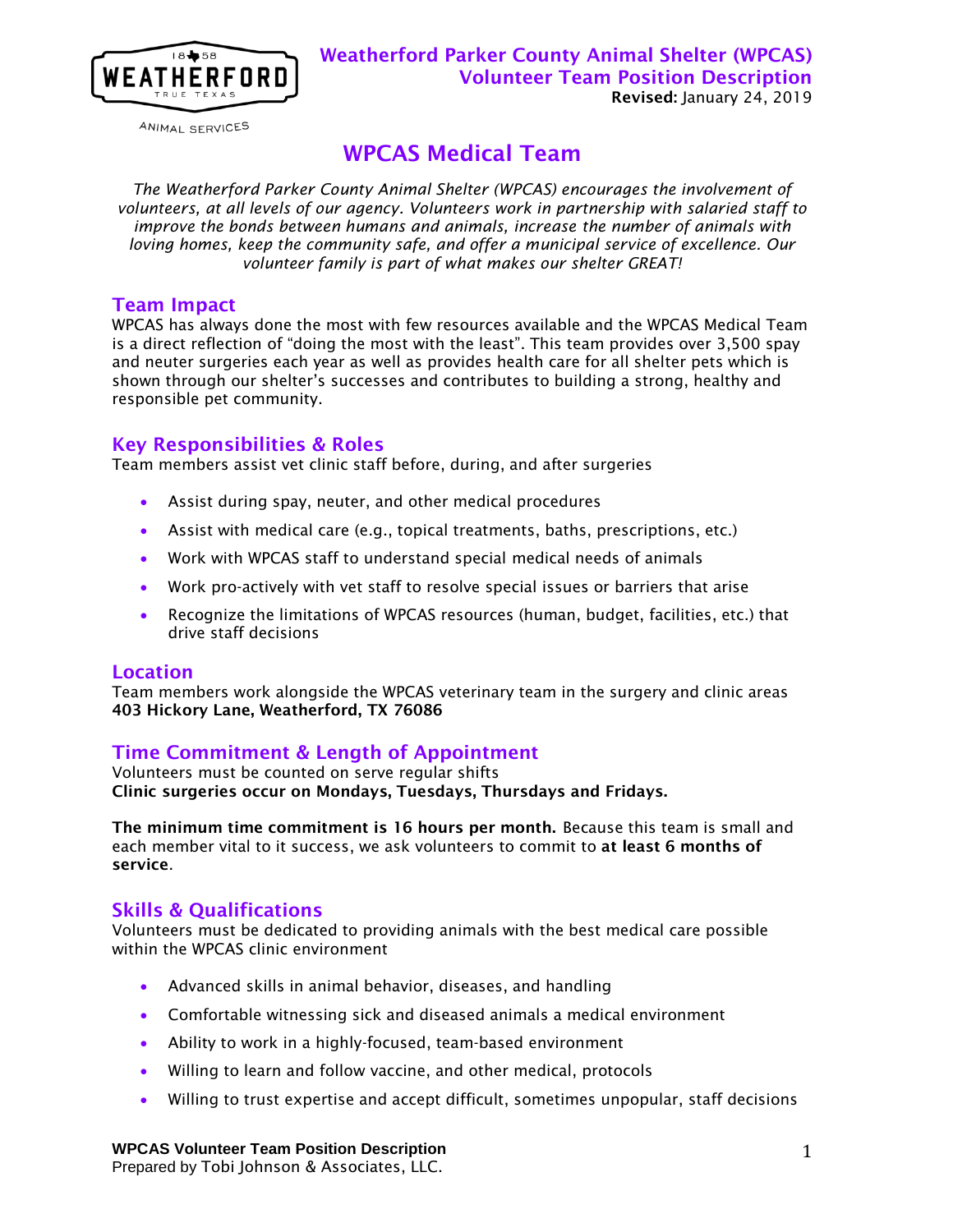

ANIMAL SERVICES

 Complete at least 1 year of service, in another WPCAS volunteer role, with at least 16 hours of service per month

Please Note: It is normal practice within shelter operations to spay pregnant animals. Team members must be prepared to observe, as well as accept, this approach.

# Training and Support

Volunteers on this team support veterinary staff who perform surgeries and medial care to shelter animals. The majority of surgeries performed are sterilizations aimed at controlling the local animal population. Volunteers also act as clinic assistants, helping out with data entry and assisting with animal rehabilitation.

On-the-job training is provided to each team member. However, advanced skills, gained from at least one year working with animals, as well as willingness to follow clinic staff instructions, are vital to success in this role. In addition, volunteers are encouraged to develop a self-care plan to manage the inevitable emotional ups and downs of working with animals that need medical attention.

For the most part, most volunteers work directly with the veterinary clinic team who can answer and questions or concerns. We also offer monthly updates and refresher training throughout the year. Volunteers are welcome to pursue other leadership opportunities at WPCAS after completing their term of commitment.

### Benefits for Volunteers

Volunteering with WPCAS is designed to be a fun and rewarding experience. Many volunteers are surprised to find they get as much as they give.

Here are just a few of the many benefits:

- $\Box$  Have a positive impact on the health and wellbeing of animals in need
- $\Box$  Feel good about giving back to the community
- $\Box$  Meet like-minded people who want to make a real difference
- $\Box$  Learn more about how to properly care for and handle animals
- $\Box$  Stay up-to-date on the many changes that happen in the animal welfare field
- $\Box$  Grow and hone your customer service skills
- $\Box$  Meet requirements for student community service hours
- $\Box$  Reduce stress by working directly with animals in a fun environment

# How to Join in 2 Simple Steps!

- 1) Complete 6 months of service in a beginner volunteer role (e.g., Animal Care Team or Customer Care Team).
- 2) Ask the Animal Shelter Manager or Team Leader what you need to do to apply for the new team.

# Contact Us With Any Questions

Ashley Woolnough, Animal Services Manager Phone: 817-598-4111 | Fax: 817-598-4118 | Email: [awoolnough@weatherfordtx.gov](mailto:awoolnough@weatherfordtx.gov)

#### **WPCAS Volunteer Team Position Description**

Prepared by Tobi Johnson & Associates, LLC.